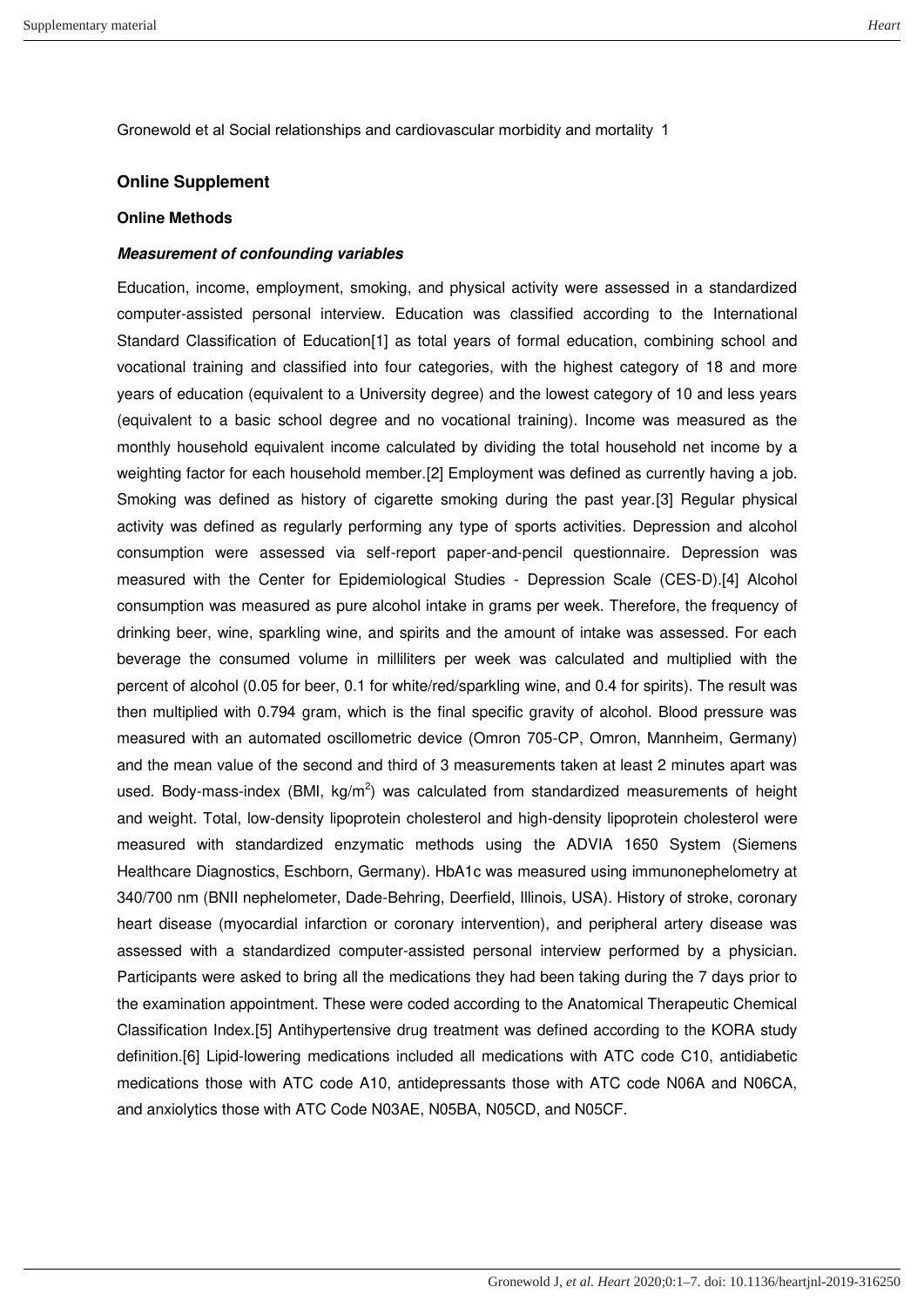### *Study End Points and Verification of Study End Points*

Morbidity status during follow-up was assessed by annual postal questionnaires. After 5 and 10 years, a second medical examination in the study center took place. Participants were followed over a median of 13.4 (IQR 10.5–14.2) years for cardiovascular events. Cardiovascular events comprised strokes (defined as focal neurological deficits over a period of >24 h of presumed cerebrovascular origin), coronary events (including non-fatal acute myocardial infarction and coronary death defined as clinical symptoms, signs on electrocardiography, increased enzymes [levels of creatinine kinase], and troponin T or I, as well, and necropsy changes), or independently coded causes of deaths according to diseases of the circulatory system (chapter 9 of ICD-10). For the validation of incident cardiovascular events, hospital and nursing home records including ECGs, laboratory values, and pathology reports were collected. Death certificates were collected and interviews with general practitioners, relatives, and eye-witnesses were undertaken, if possible, in those who died. An external end point committee blinded for risk factor status reviewed all documents and classified cardiovascular events at separate regular meetings twice a year; for the end point stroke, an additional expert panel consisting of 4 neurologists was created (see section criteria and endpoint committee in the manuscript).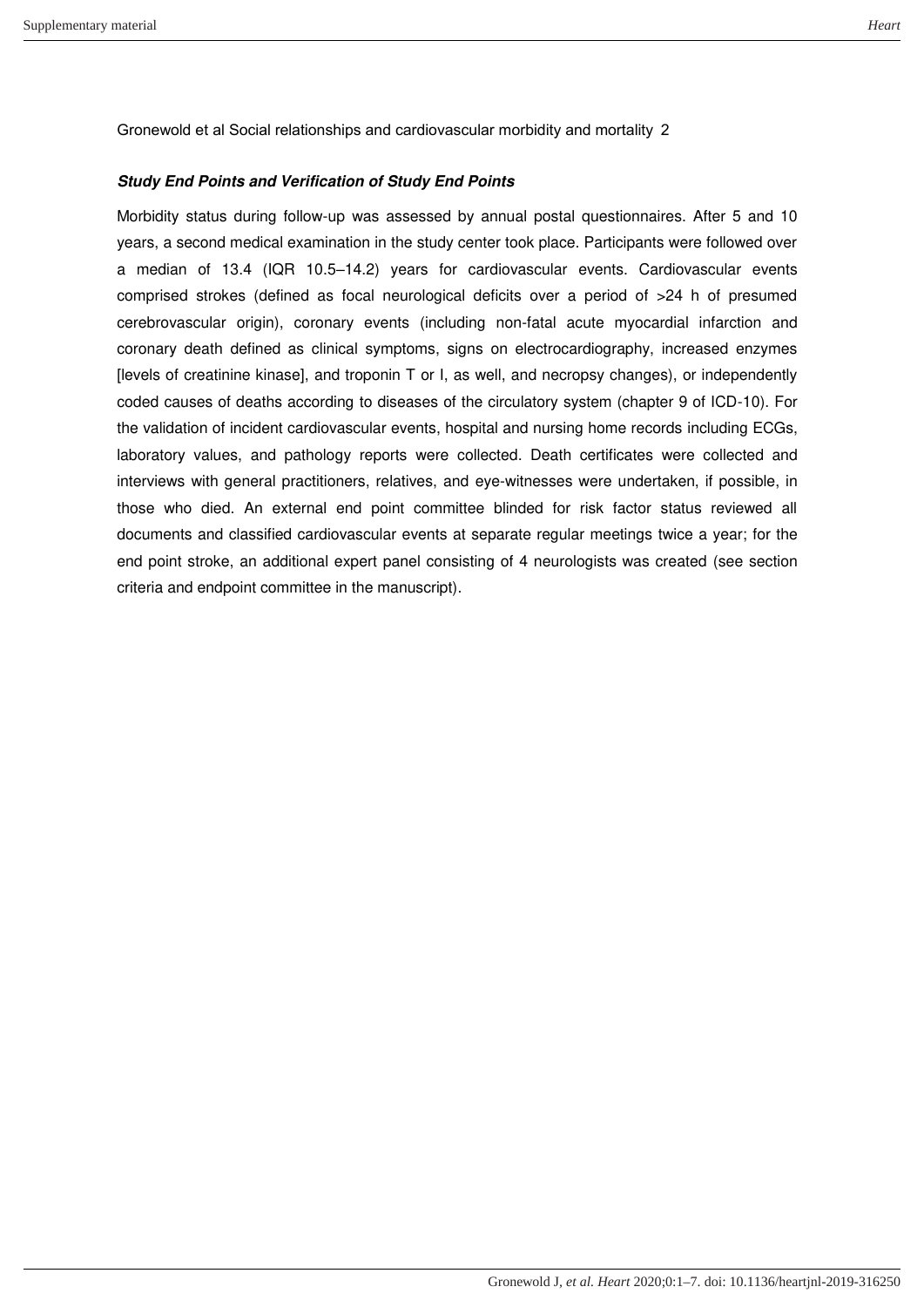### **eTable 1. Association of different types of social support and social integration with cardiovascular events stratified by sex**

| Social support               | Person-years<br>N | Cardiovascular<br>events<br>N | Crude incidence rate<br>per 1000 person-years<br>$(95% \text{ Cl})$ | <b>Unadjusted HR</b><br>(95% CI) | Minimal adjusted<br>HR (95% CI) | <b>Biological factors</b><br>HR (95% CI) | Health behavior<br>HR (95% CI) | Socioeconomic<br>HR (95% CI) | Depression<br>HR (95% CI) |
|------------------------------|-------------------|-------------------------------|---------------------------------------------------------------------|----------------------------------|---------------------------------|------------------------------------------|--------------------------------|------------------------------|---------------------------|
| Men                          |                   |                               |                                                                     |                                  |                                 |                                          |                                |                              |                           |
| Lack of instrumental support |                   |                               |                                                                     |                                  |                                 |                                          |                                |                              |                           |
| No                           | 19,924            | 196                           | $9.8(8.5 - 11.3)$                                                   | Reference                        | Reference                       | Reference                                | Reference                      | Reference                    | Reference                 |
| Yes                          | 2,188             | 21                            | $9.6(5.9 - 14.6)$                                                   | $0.97(0.62 - 1.53)$              | $0.75(0.47 - 1.20)$             | $0.70(0.42 - 1.15)$                      | $0.74(0.46 - 1.19)$            | $0.71(0.43 - 1.15)$          | $0.78(0.45 - 1.28)$       |
| Lack of emotional support    |                   |                               |                                                                     |                                  |                                 |                                          |                                |                              |                           |
| No                           | 18,887            | 182                           | $9.6(8.3 - 11.1)$                                                   | Reference                        | Reference                       | Reference                                | Reference                      | Reference                    | Reference                 |
| Yes                          | 3,235             | 35                            | $10.8(7.5 - 15.0)$                                                  | $1.12(0.78 - 1.61)$              | $0.93(0.63 - 1.35)$             | $0.89(0.59 - 1.33)$                      | $0.89(0.61 - 1.31)$            | $0.92(0.63 - 1.35)$          | $0.88(0.59 - 1.32)$       |
| Lack of financial support    |                   |                               |                                                                     |                                  |                                 |                                          |                                |                              |                           |
| <b>No</b>                    | 17,020            | 148                           | $8.7(7.4 - 10.2)$                                                   | Reference                        | Reference                       | Reference                                | Reference                      | Reference                    | Reference                 |
| Yes                          | 5,092             | 69                            | $13.6(10.6 - 17.1)$                                                 | $1.56(1.17 - 2.07)$              | $1.54(1.14 - 2.07)$             | $1.52(1.11 - 2.07)$                      | $1.50(1.12 - 2.03)$            | $1.55(1.15 - 2.11)$          | 1.51 (1.10-2.06)          |
| Lack of social integration   |                   |                               |                                                                     |                                  |                                 |                                          |                                |                              |                           |
| No                           | 21,372            | 205                           | $9.6(8.3 - 11.0)$                                                   | Reference                        | Reference                       | Reference                                | Reference                      | Reference                    | Reference                 |
| Yes                          | 740               | 12                            | 16.2 (8.4-28.2)                                                     | 1.68 (0.94-3.01                  | $1.92(1.07 - 3.46)$             | $2.13(1.17 - 3.88)$                      | 1.59 (0.88-2.89)               | 2.10 (1.15-3.85)             | 2.14 (1.18-3.86)          |
| Women                        |                   |                               |                                                                     |                                  |                                 |                                          |                                |                              |                           |
| Lack of instrumental support |                   |                               |                                                                     |                                  |                                 |                                          |                                |                              |                           |
| No                           | 22,508            | 106                           | $4.7(3.9 - 5.7)$                                                    | Reference                        | Reference                       | Reference                                | Reference                      | Reference                    | Reference                 |
| Yes                          | 3,424             | 16                            | $4.7(2.7 - 7.6)$                                                    | $0.99(0.58 - 1.67)$              | $1.12(0.65 - 1.93)$             | $1.20(0.69 - 2.07)$                      | $1.09(0.62 - 1.91)$            | $1.10(0.63 - 1.94)$          | $1.23(0.69 - 2.19)$       |
| Lack of emotional support    |                   |                               |                                                                     |                                  |                                 |                                          |                                |                              |                           |
| <b>No</b>                    | 21,661            | 110                           | $5.1(4.2 - 6.1)$                                                    | Reference                        | Reference                       | Reference                                | Reference                      | Reference                    | Reference                 |
| Yes                          | 4,271             | 12                            | $2.8(1.5-4.9)$                                                      | $0.55(0.30 - 1.01)$              | $0.57(0.31 - 1.06)$             | $0.58(0.31 - 1.08)$                      | $0.53(0.28 - 1.01)$            | $0.53(0.28 - 1.01)$          | $0.51(0.26 - 1.02)$       |
| Lack of financial support    |                   |                               |                                                                     |                                  |                                 |                                          |                                |                              |                           |
| <b>No</b>                    | 20,921            | 100                           | $4.8(3.9 - 5.8)$                                                    | Reference                        | Reference                       | Reference                                | Reference                      | Reference                    | Reference                 |
| Yes                          | 5,011             | 22                            | $4.4(2.8 - 6.6)$                                                    | $0.91(0.58 - 1.45)$              | $0.89(0.55 - 1.42)$             | $0.82(0.50 - 1.33)$                      | $0.94(0.58 - 1.51)$            | $0.87(0.53 - 1.43)$          | $0.80(0.47 - 1.34)$       |
| Lack of social integration   |                   |                               |                                                                     |                                  |                                 |                                          |                                |                              |                           |
| No                           | 23,402            | 106                           | $4.5(3.7 - 5.5)$                                                    | Reference                        | Reference                       | Reference                                | Reference                      | Reference                    | Reference                 |
| Yes                          | 2,530             | 16                            | $6.3(3.6 - 10.2)$                                                   | $1.40(0.83 - 2.37)$              | $1.12(0.66 - 1.90)$             | $1.01(0.59 - 1.73)$                      | $0.93(0.52 - 1.64)$            | $0.98(0.57 - 1.67)$          | $1.18(0.67 - 2.09)$       |

Minimally adjusted: adjusting for age and social integration or social support, respectively; Biological factors: minimally adjusted + systolic blood pressure, low-density lipoprotein cholesterol, high-density lipoprotein cholesterol, glycated hemoglobin, body-mass-index, antihypertensive medication, lipid-lowering medication, antidiabetic medication); Health behavior: minimally adjusted + alcohol consumption, current smoking, regular physical activity; Socioeconomic: minimally adjusted + income, education, employment; Depression: minimally adjusted + depression, antidepressants, anxiolytics. CI=confidence interval; HR=hazards ratio.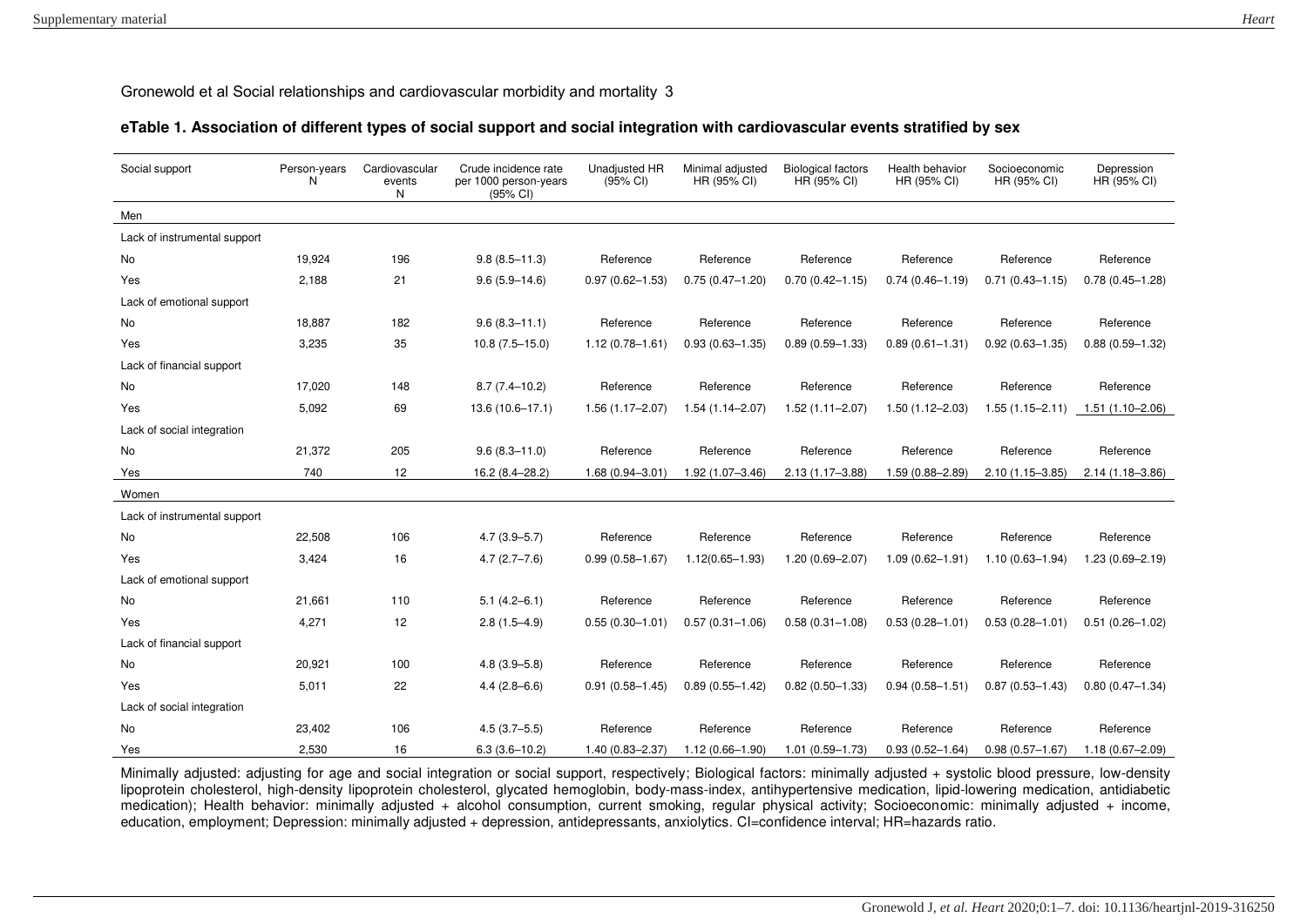## **eTable 2. Association of different types of social support and social integration with cardiovascular events stratified by age**

| Social support               | Person-years<br>N | Cardiovascular<br>events<br>N | Crude incidence rate<br>per 1000 person-years<br>$(95% \text{ Cl})$ | Unadjusted HR<br>(95% CI) | Minimal adjusted<br>HR (95% CI) | <b>Biological factors</b><br>HR (95% CI) | Health behavior<br>HR (95% CI) | Socioeconomic<br>HR (95% CI) | Depression<br>HR (95% CI) |
|------------------------------|-------------------|-------------------------------|---------------------------------------------------------------------|---------------------------|---------------------------------|------------------------------------------|--------------------------------|------------------------------|---------------------------|
| <65 years                    |                   |                               |                                                                     |                           |                                 |                                          |                                |                              |                           |
| Lack of instrumental support |                   |                               |                                                                     |                           |                                 |                                          |                                |                              |                           |
| <b>No</b>                    | 32,390            | 157                           | $4.8(4.1 - 5.7)$                                                    | Reference                 | Reference                       | Reference                                | Reference                      | Reference                    | Reference                 |
| Yes                          | 4.010             | 13                            | $3.2(1.7 - 5.5)$                                                    | $0.67(0.38 - 1.17)$       | $0.72(0.40 - 1.30)$             | $0.69(0.37 - 1.29)$                      | $0.70(0.39 - 1.27)$            | $0.58(0.30 - 1.09)$          | $0.72(0.39 - 1.34)$       |
| Lack of emotional support    |                   |                               |                                                                     |                           |                                 |                                          |                                |                              |                           |
| No                           | 30,913            | 154                           | $5.0(4.2 - 5.8)$                                                    | Reference                 | Reference                       | Reference                                | Reference                      | Reference                    | Reference                 |
| Yes                          | 5,488             | 16                            | $2.9(1.7 - 4.4)$                                                    | $0.58(0.35 - 0.98)$       | $0.58(0.34 - 0.99)$             | $0.57(0.32 - 1.01)$                      | $0.58(0.34 - 0.99)$            | $0.62(0.36 - 1.06)$          | $0.52(0.29 - 0.94)$       |
| Lack of financial support    |                   |                               |                                                                     |                           |                                 |                                          |                                |                              |                           |
| <b>No</b>                    | 28,980            | 123                           | $4.2(3.5 - 5.1)$                                                    | Reference                 | Reference                       | Reference                                | Reference                      | Reference                    | Reference                 |
| Yes                          | 7,421             | 47                            | $6.3(4.7 - 8.6)$                                                    | 1.49 (1.06-2.08)          | $1.53(1.08 - 2.16)$             | $1.50(1.05 - 2.15)$                      | $1.53(1.08 - 2.17)$            | $1.58(1.11 - 2.26)$          | $1.52(1.05 - 2.19)$       |
| Lack of social integration   |                   |                               |                                                                     |                           |                                 |                                          |                                |                              |                           |
| No                           | 34,201            | 157                           | $4.6(3.9 - 5.4)$                                                    | Reference                 | Reference                       | Reference                                | Reference                      | Reference                    | Reference                 |
| Yes                          | 2,200             | 13                            | $5.9(3.1 - 10.1)$                                                   | 1.28 (0.73-2.26)          | $1.79(1.01 - 3.18)$             | 1.85 (1.03-3.33)                         | 1.61 (0.90-2.88)               | 1.87 (1.04-3.37)             | $1.90(1.06 - 3.41)$       |
| ≥65 years                    |                   |                               |                                                                     |                           |                                 |                                          |                                |                              |                           |
| Lack of instrumental support |                   |                               |                                                                     |                           |                                 |                                          |                                |                              |                           |
| No                           | 10,042            | 145                           | 14.4 (12.2-17.0)                                                    | Reference                 | Reference                       | Reference                                | Reference                      | Reference                    | Reference                 |
| Yes                          | 1,602             | 24                            | 15.0 (9.6-22.2)                                                     | $1.04(0.67 - 1.60)$       | $1.01(0.64 - 1.59)$             | $0.98(0.61 - 1.56)$                      | $1.01(0.63 - 1.59)$            | $1.08(0.68 - 1.70)$          | $1.15(0.71 - 1.86)$       |
| Lack of emotional support    |                   |                               |                                                                     |                           |                                 |                                          |                                |                              |                           |
| <b>No</b>                    | 9,625             | 138                           | $14.3(12.1 - 16.9)$                                                 | Reference                 | Reference                       | Reference                                | Reference                      | Reference                    | Reference                 |
| Yes                          | 2,018             | 31                            | 15.4 (10.5-21.7)                                                    | $1.07(0.72 - 1.58)$       | $0.98(0.65 - 1.48)$             | $0.93(0.61 - 1.43)$                      | $0.91(0.60 - 1.39)$            | $0.90(0.59 - 1.37)$          | $0.92(0.63 - 1.53)$       |
| Lack of financial support    |                   |                               |                                                                     |                           |                                 |                                          |                                |                              |                           |
| No                           | 8,961             | 125                           | 13.9 (11.6-16.6)                                                    | Reference                 | Reference                       | Reference                                | Reference                      | Reference                    | Reference                 |
| Yes                          | 2.682             | 44                            | 16.4 (11.9-22.0)                                                    | $1.17(0.83 - 1.65)$       | $1.12(0.78 - 1.60)$             | $1.07(0.74 - 1.55)$                      | $1.13(0.79 - 1.63)$            | $1.07(0.74 - 1.55)$          | $1.04(0.70 - 1.53)$       |
| Lack of social integration   |                   |                               |                                                                     |                           |                                 |                                          |                                |                              |                           |
| No                           | 10,573            | 154                           | 14.6 (12.4-17.0)                                                    | Reference                 | Reference                       | Reference                                | Reference                      | Reference                    | Reference                 |
| Yes                          | 1.070             | 15                            | 14.0 (7.9-23.0)                                                     | $0.97(0.57 - 1.64)$       | $1.10(0.64 - 1.91)$             | $1.14(0.65 - 2.00)$                      | $0.86(0.48 - 1.56)$            | $1.02(0.58 - 1.77)$          | 1.26 (0.70-2.28)          |

Minimally adjusted: adjusting for sex and social integration or social support, respectively; Biological factors: minimally adjusted + systolic blood pressure, low-density lipoprotein cholesterol, high-density lipoprotein cholesterol, glycated hemoglobin, body-mass-index, antihypertensive medication, lipid-lowering medication, antidiabetic medication); Health behavior: minimally adjusted + alcohol consumption, current smoking, regular physical activity; Socioeconomic: minimally adjusted + income, education, employment; Depression: minimally adjusted + depression, antidepressants, anxiolytics. CI=confidence interval; HR=hazards ratio.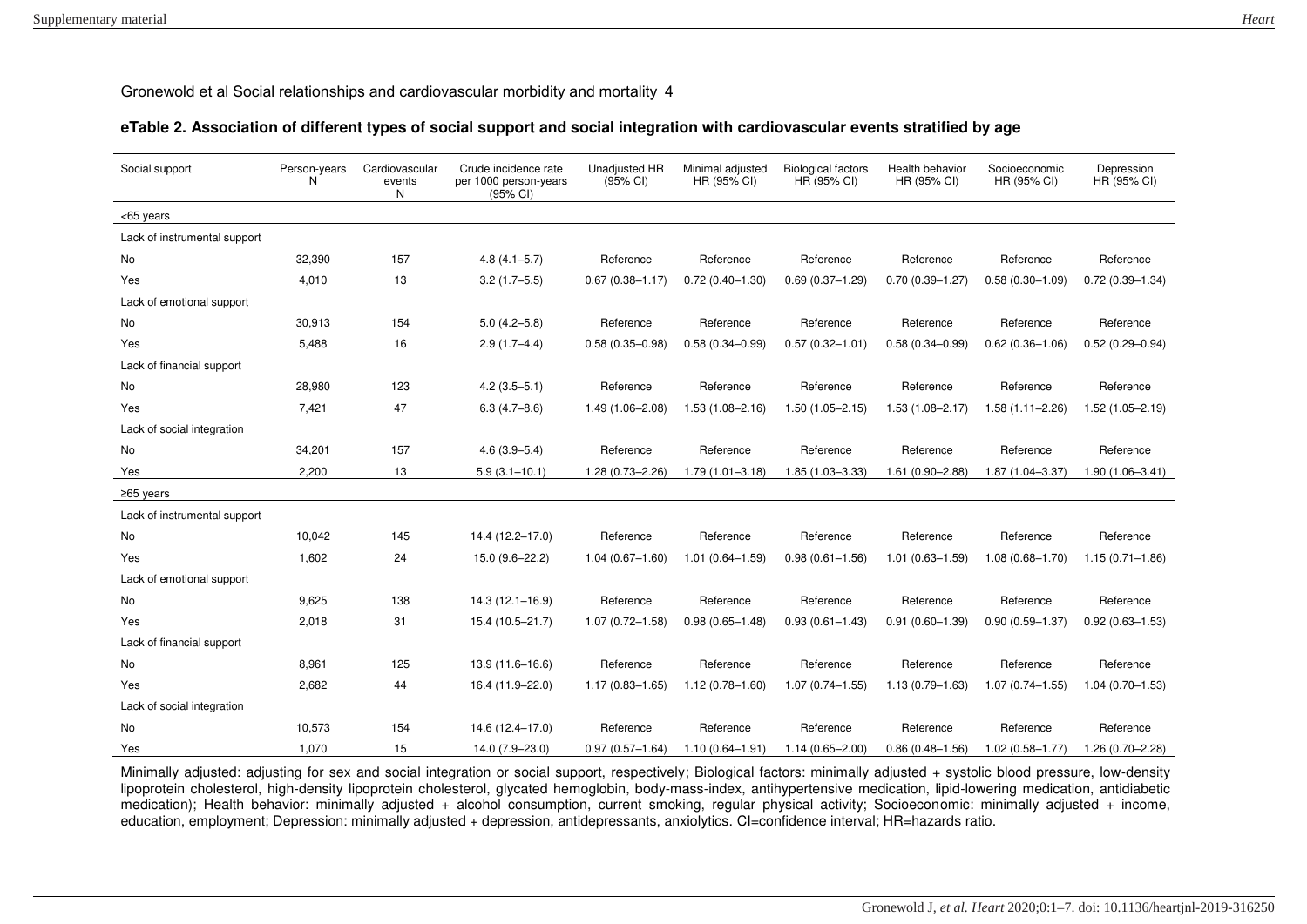## **eTable 3. Association of different types of social support and social integration with all-cause mortality stratified by sex**

| Social support               | Person-years<br>N | Deaths<br>N | Crude incidence rate<br>per 1000 person-years<br>$(95% \text{ Cl})$ | <b>Unadjusted HR</b><br>(95% CI) | Minimal adjusted<br>HR (95% CI) | <b>Biological factors</b><br>HR (95% CI) | Health behavior<br>HR (95% CI) | Socioeconomic<br>HR (95% CI) | Depression<br>HR (95% CI) |
|------------------------------|-------------------|-------------|---------------------------------------------------------------------|----------------------------------|---------------------------------|------------------------------------------|--------------------------------|------------------------------|---------------------------|
| Men                          |                   |             |                                                                     |                                  |                                 |                                          |                                |                              |                           |
| Lack of instrumental support |                   |             |                                                                     |                                  |                                 |                                          |                                |                              |                           |
| <b>No</b>                    | 21.184            | 263         | $12.4(11.0-14.0)$                                                   | Reference                        | Reference                       | Reference                                | Reference                      | Reference                    | Reference                 |
| Yes                          | 2,343             | 35          | 14.9 (10.4-20.7)                                                    | $1.21(0.85 - 1.73)$              | $0.86(0.59 - 1.25)$             | $0.76(0.51 - 1.12)$                      | $0.85(0.58 - 1.22)$            | $0.73(0.49 - 1.08)$          | $0.82(0.55 - 1.22)$       |
| Lack of emotional support    |                   |             |                                                                     |                                  |                                 |                                          |                                |                              |                           |
| <b>No</b>                    | 20,124            | 238         | $11.8(10.4 - 13.4)$                                                 | Reference                        | Reference                       | Reference                                | Reference                      | Reference                    | Reference                 |
| Yes                          | 3,403             | 60          | 17.6 (13.5-22.6)                                                    | $1.51(1.14 - 2.01)$              | $1.24(0.92 - 1.66)$             | $1.32(0.97 - 1.81)$                      | 1.26 (0.94-1.70)               | $1.14(0.84 - 1.56)$          | $1.23(0.91 - 1.67)$       |
| Lack of financial support    |                   |             |                                                                     |                                  |                                 |                                          |                                |                              |                           |
| No                           | 17,961            | 211         | $11.7(10.2 - 13.4)$                                                 | Reference                        | Reference                       | Reference                                | Reference                      | Reference                    | Reference                 |
| Yes                          | 5,566             | 87          | 15.6 (12.5-19.2)                                                    | $1.34(1.04 - 1.72)$              | $1.17(0.90 - 1.52)$             | $1.17(0.89 - 1.53)$                      | $1.10(0.85 - 1.44)$            | $1.17(0.90 - 1.54)$          | $1.21(0.92 - 1.59)$       |
| Lack of social integration   |                   |             |                                                                     |                                  |                                 |                                          |                                |                              |                           |
| No                           | 22,701            | 278         | 12.2 (10.9-13.8)                                                    | Reference                        | Reference                       | Reference                                | Reference                      | Reference                    | Reference                 |
| Yes                          | 826               | 20          | 24.2 (14.9-37.2)                                                    | 2.08 (1.32-3.27)                 | 2.45 (1.54-3.87)                | 2.90 (1.79-4.69)                         | 1.87 (1.17-2.99)               | 1.99 (1.20-3.29)             | $2.46(1.51 - 4.00)$       |
| Women                        |                   |             |                                                                     |                                  |                                 |                                          |                                |                              |                           |
| Lack of instrumental support |                   |             |                                                                     |                                  |                                 |                                          |                                |                              |                           |
| No                           | 23,400            | 190         | $8.1(7.0 - 9.4)$                                                    | Reference                        | Reference                       | Reference                                | Reference                      | Reference                    | Reference                 |
| Yes                          | 3,625             | 42          | $11.6(8.4 - 15.6)$                                                  | $1.46(1.05 - 2.04)$              | $1.31(0.92 - 1.87)$             | $1.37(0.96 - 1.97)$                      | $1.26(0.87 - 1.81)$            | $1.37(0.95 - 1.97)$          | $1.18(0.80 - 1.75)$       |
| Lack of emotional support    |                   |             |                                                                     |                                  |                                 |                                          |                                |                              |                           |
| <b>No</b>                    | 22,613            | 189         | $8.4(7.2 - 9.6)$                                                    | Reference                        | Reference                       | Reference                                | Reference                      | Reference                    | Reference                 |
| Yes                          | 4,412             | 43          | $9.7(7.1 - 13.1)$                                                   | $1.18(0.85 - 1.65)$              | $1.17(0.82 - 1.67)$             | $1.17(0.82 - 1.69)$                      | $1.14(0.79 - 1.65)$            | $1.10(0.76 - 1.60)$          | $1.20(0.82 - 1.77)$       |
| Lack of financial support    |                   |             |                                                                     |                                  |                                 |                                          |                                |                              |                           |
| No                           | 21,772            | 183         | $8.4(7.2 - 9.7)$                                                    | Reference                        | Reference                       | Reference                                | Reference                      | Reference                    | Reference                 |
| Yes                          | 5.254             | 49          | $9.3(6.9 - 12.3)$                                                   | $1.14(0.83 - 1.56)$              | $0.99(0.71 - 1.36)$             | $0.93(0.66 - 1.29)$                      | $0.86(0.61 - 1.21)$            | $1.01(0.72 - 1.41)$          | $0.91(0.64 - 1.29)$       |
| Lack of social integration   |                   |             |                                                                     |                                  |                                 |                                          |                                |                              |                           |
| No                           | 24,316            | 199         | $8.2(7.1 - 9.4)$                                                    | Reference                        | Reference                       | Reference                                | Reference                      | Reference                    | Reference                 |
| Yes                          | 2.710             | 33          | $12.2(8.4 - 17.1)$                                                  | $1.52(1.05 - 2.19)$              | $1.11(0.77 - 1.62)$             | $0.99(0.68 - 1.45)$                      | $0.94(0.63 - 1.39)$            | $1.00(0.68 - 1.48)$          | $1.03(0.68 - 1.55)$       |

Minimally adjusted: adjusting for age and social integration or social support, respectively; Biological factors: minimally adjusted + systolic blood pressure, low-density lipoprotein cholesterol, high-density lipoprotein cholesterol, glycated hemoglobin, body-mass-index, antihypertensive medication, lipid-lowering medication, antidiabetic medication); Health behavior: minimally adjusted + alcohol consumption, current smoking, regular physical activity; Socioeconomic: minimally adjusted + income, education, employment; Depression: minimally adjusted + depression, antidepressants, anxiolytics. CI=confidence interval; HR=hazards ratio.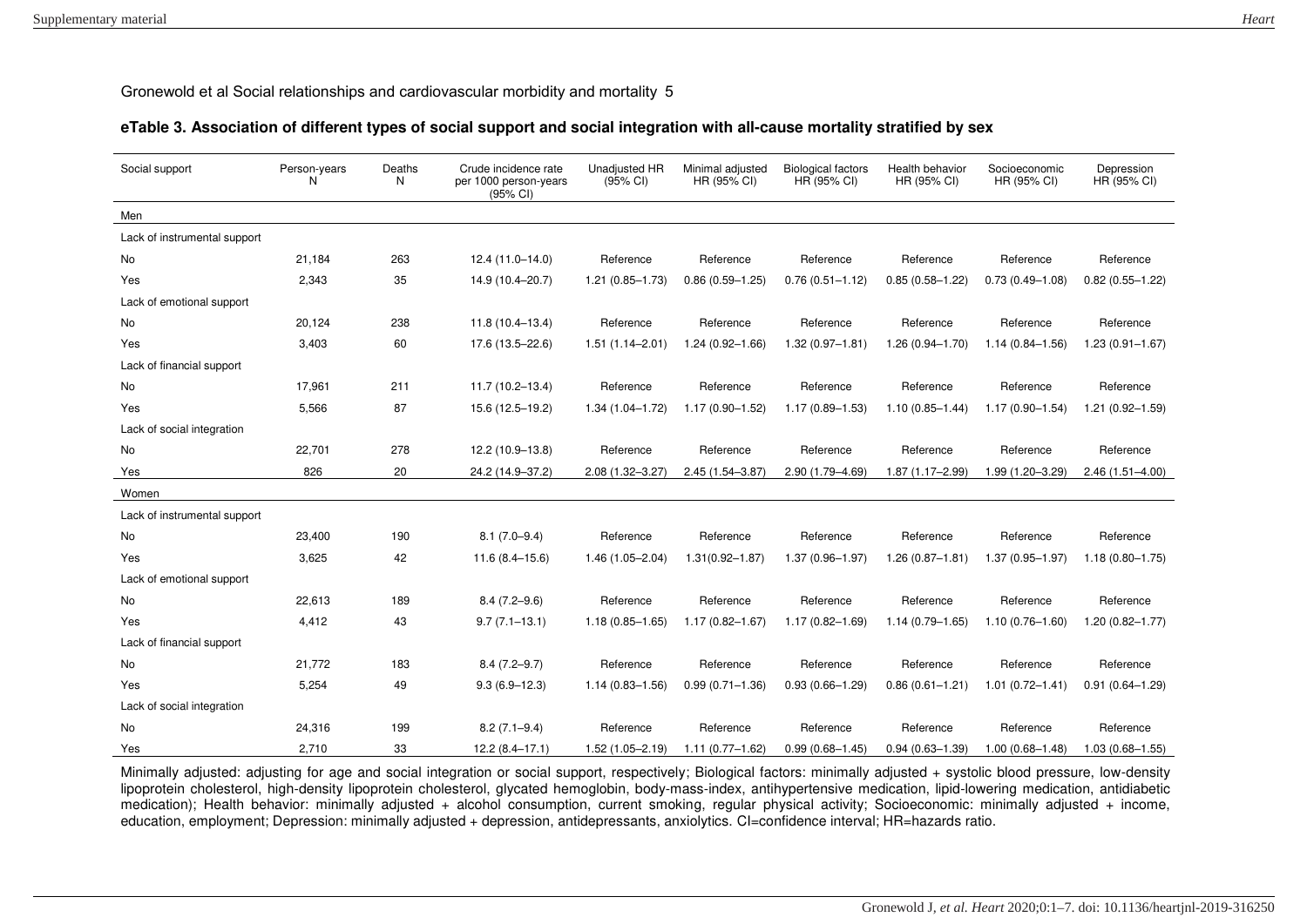# **eTable 4. Association of different types of social support and social integration with mortality stratified by age**

| Social support               | Person-years<br>N | Deaths<br>N | Crude incidence rate<br>per 1000 person-years<br>(95% CI) | <b>Unadjusted HR</b><br>(95% CI) | Minimal adjusted<br>HR (95% CI) | <b>Biological factors</b><br>HR (95% CI) | Health behavior<br>HR (95% CI) | Socioeconomic<br>HR (95% CI) | Depression<br>HR (95% CI) |
|------------------------------|-------------------|-------------|-----------------------------------------------------------|----------------------------------|---------------------------------|------------------------------------------|--------------------------------|------------------------------|---------------------------|
| <65 years                    |                   |             |                                                           |                                  |                                 |                                          |                                |                              |                           |
| Lack of instrumental support |                   |             |                                                           |                                  |                                 |                                          |                                |                              |                           |
| No                           | 33,829            | 206         | $6.1(5.3 - 7.0)$                                          | Reference                        | Reference                       | Reference                                | Reference                      | Reference                    | Reference                 |
| Yes                          | 4,200             | 32          | $7.6(5.2 - 10.7)$                                         | $1.28(0.88 - 1.86)$              | $1.21(0.81 - 1.80)$             | $1.27(0.84 - 1.90)$                      | $1.04(0.69 - 1.57)$            | $1.08(0.71 - 1.65)$          | $1.18(0.77 - 1.79)$       |
| Lack of emotional support    |                   |             |                                                           |                                  |                                 |                                          |                                |                              |                           |
| No                           | 32,341            | 196         | $6.1(5.2 - 7.0)$                                          | Reference                        | Reference                       | Reference                                | Reference                      | Reference                    | Reference                 |
| Yes                          | 5.688             | 42          | $7.4(5.3 - 10.0)$                                         | 1.23 (0.88-1.72)                 | $1.18(0.82 - 1.68)$             | $1.20(0.83 - 1.73)$                      | $1.18(0.82 - 1.70)$            | $1.13(0.78 - 1.63)$          | $1.11(0.76 - 1.63)$       |
| Lack of financial support    |                   |             |                                                           |                                  |                                 |                                          |                                |                              |                           |
| No                           | 30,142            | 186         | $6.2(5.3 - 7.1)$                                          | Reference                        | Reference                       | Reference                                | Reference                      | Reference                    | Reference                 |
| Yes                          | 7.887             | 52          | $6.6(4.9 - 8.6)$                                          | $1.09(0.80 - 1.48)$              | $0.94(0.68 - 1.29)$             | $0.96(0.69 - 1.33)$                      | $0.89(0.64 - 1.23)$            | $0.96(0.69 - 1.33)$          | $0.99(0.72 - 1.38)$       |
| Lack of social integration   |                   |             |                                                           |                                  |                                 |                                          |                                |                              |                           |
| No                           | 35,673            | 214         | $6.0(5.2 - 6.9)$                                          | Reference                        | Reference                       | Reference                                | Reference                      | Reference                    | Reference                 |
| Yes                          | 2,356             | 24          | $10.2(6.5 - 15.1)$                                        | $1.73(1.14 - 2.64)$              | 1.87 (1.22-2.88)                | 1.92 (1.24-2.98)                         | 1.57 (1.02-2.43)               | 1.74 (1.12-2.71)             | 1.96 (1.27-3.04)          |
| $≥65$ years                  |                   |             |                                                           |                                  |                                 |                                          |                                |                              |                           |
| Lack of instrumental support |                   |             |                                                           |                                  |                                 |                                          |                                |                              |                           |
| No                           | 10,755            | 247         | 23.0 (20.2-26.0)                                          | Reference                        | Reference                       | Reference                                | Reference                      | Reference                    | Reference                 |
| Yes                          | 1,769             | 45          | 25.4 (18.6-33.9)                                          | $1.10(0.80 - 1.51)$              | $0.96(0.67 - 1.33)$             | $0.86(0.60 - 1.21)$                      | $0.96(0.68 - 1.35)$            | $0.95(0.67 - 1.34)$          | $0.84(0.58 - 1.21)$       |
| Lack of emotional support    |                   |             |                                                           |                                  |                                 |                                          |                                |                              |                           |
| No                           | 10,397            | 231         | 22.2 (19.5-25.2)                                          | Reference                        | Reference                       | Reference                                | Reference                      | Reference                    | Reference                 |
| Yes                          | 2,127             | 61          | 28.7 (22.0-36.7)                                          | 1.32 (0.99-1.75)                 | $1.21(0.90 - 1.63)$             | 1.29 (0.95-1.76)                         | 1.24 (0.92-1.68)               | $1.10(0.81 - 1.50)$          | $1.30(0.95 - 1.78)$       |
| Lack of financial support    |                   |             |                                                           |                                  |                                 |                                          |                                |                              |                           |
| No                           | 9,591             | 208         | 21.7 (18.9-24.8)                                          | Reference                        | Reference                       | Reference                                | Reference                      | Reference                    | Reference                 |
| Yes                          | 2,933             | 84          | 28.6 (22.9-35.3)                                          | $1.33(1.03 - 1.71)$              | $1.22(0.94 - 1.60)$             | $1.15(0.87 - 1.52)$                      | $1.13(0.85 - 1.49)$            | $1.21(0.91 - 1.59)$          | $1.16(0.88 - 1.54)$       |
| Lack of social integration   |                   |             |                                                           |                                  |                                 |                                          |                                |                              |                           |
| No                           | 11,343            | 263         | 23.2 (20.5-26.1)                                          | Reference                        | Reference                       | Reference                                | Reference                      | Reference                    | Reference                 |
| Yes                          | 1.180             | 29          | 24.6 (16.5-35.1)                                          | $1.08(0.74 - 1.59)$              | $1.17(0.78 - 1.74)$             | $1.06(0.69 - 1.63)$                      | $0.99(0.65 - 1.51)$            | $0.96(0.62 - 1.48)$          | $0.97(0.61 - 1.55)$       |

Minimally adjusted: adjusting for sex, and social integration or social support, respectively; Biological factors: minimally adjusted + systolic blood pressure, low-density lipoprotein cholesterol, high-density lipoprotein cholesterol, glycated hemoglobin, body-mass-index, antihypertensive medication, lipid-lowering medication, antidiabetic medication); Health behavior: minimally adjusted + alcohol consumption, current smoking, regular physical activity; Socioeconomic: minimally adjusted + income, education, employment; Depression: minimally adjusted + depression, antidepressants, anxiolytics. CI=confidence interval; HR=hazards ratio.